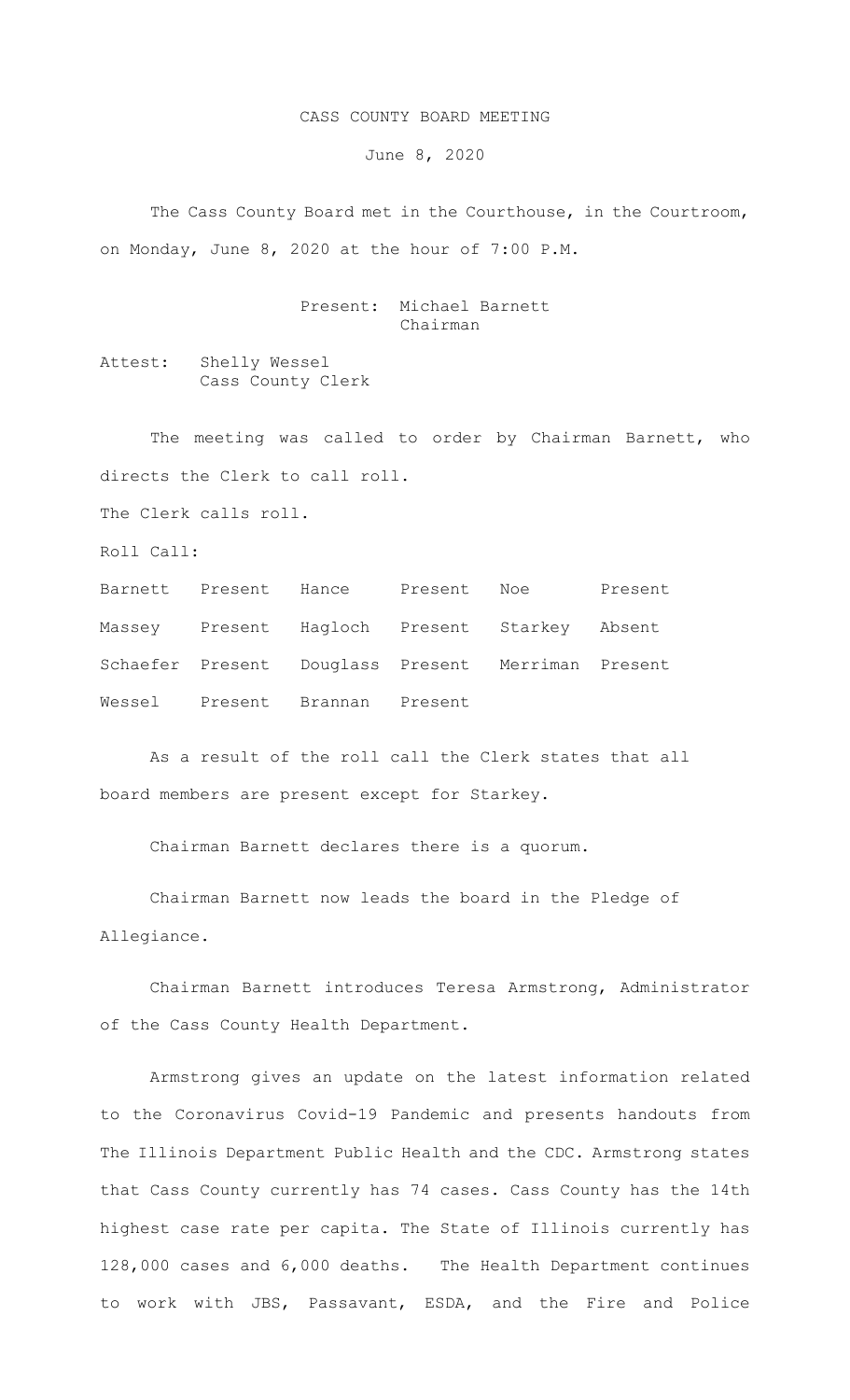Departments. The Health Department is currently testing 5-10 people per day. They are not conducting any antibody testing at this time. Armstrong state the guidance continues to change as experts learn more about the virus.

Kevin Massey thanks Armstrong for the great job that she and everyone at the Health Department are doing to keep the virus contained.

Armstrong states that JBS has taken this very seriously and has done everything that they have been asked to do.

Merriman thanks Armstrong for keeping everyone updated.

Chairman Barnett states that Todd Volker from the US Census Bureau is unable to attend tonight's meeting and hopes to make it to board meeting in July.

Chairman Barnett next presents the minutes of the Regular County Board Meeting held on May 11, 2020 and the Special Board Meetings held on May 15, 2020, and May 22, 2020 to the board for approval. Schaeffer makes a motion to approve all sets of minutes and Douglass seconds the motion. The vote is by acclamation and declared carried.

Under correspondence, Clerk Wessel would like to remind the board of the Satellite Budget Meeting on June 26, 2020 and the Officer's Budget Meeting on July 24, 2020.

Clerk Wessel states that Senate Bill SB1863 declares November 3, 2020, "2020 General Election Day" and will be a State and School Holiday.

The County Clerk will be required to mail Vote by Mail applications to all voters from the last three elections as well as new and updated registrations by August 1, 2020. Clerk Wessel reports that Cares Act Funds will help cover the cost of mailing the applications and the Vote by Mail Ballots.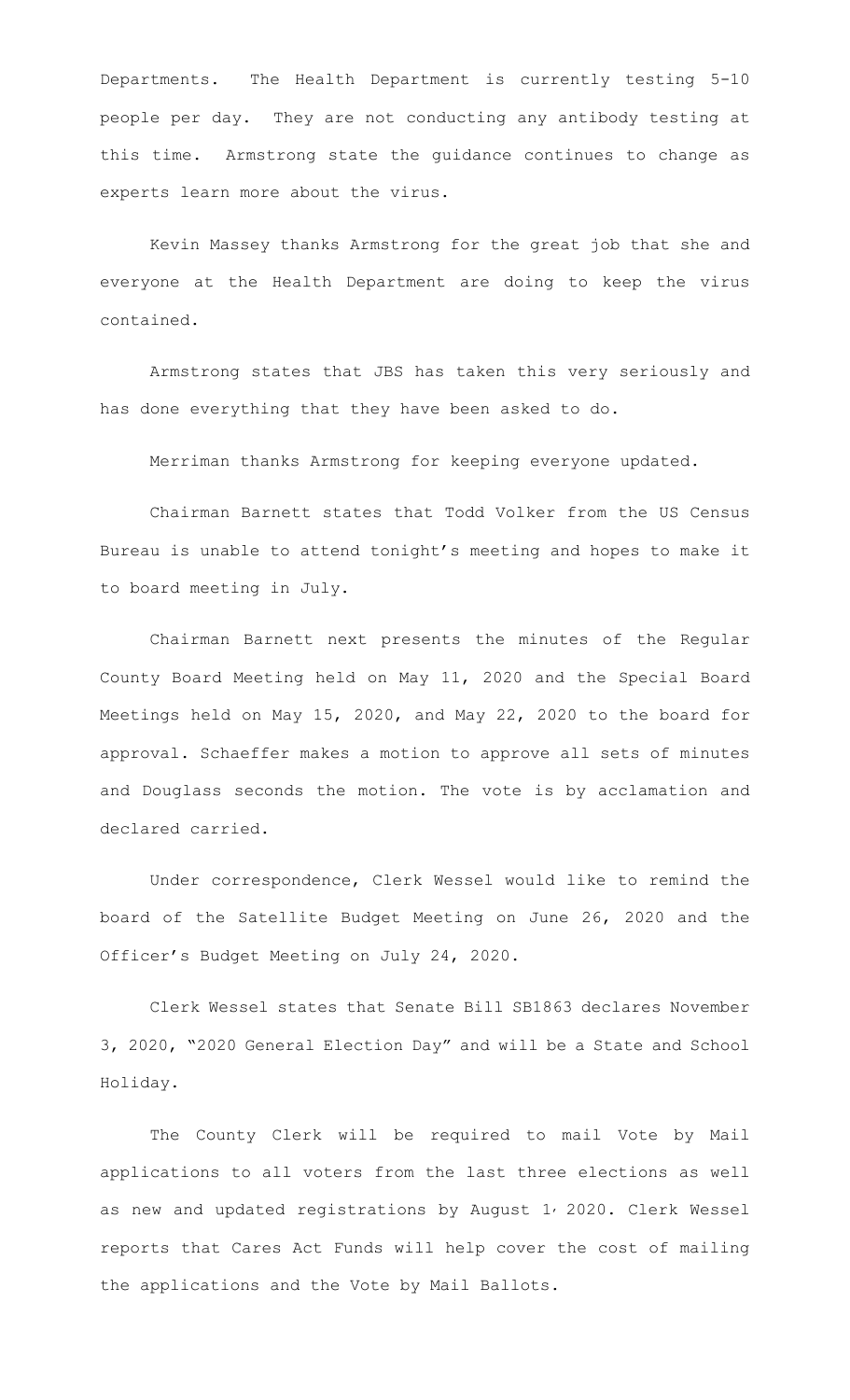Clerk Wessel states that she will be putting a notice in the newspaper and on the county website with information about voting by mail to help ease voter's minds.

Noe, Chairman of the Courthouse and Jail Committee, reports the committee met on June 4, 2020, and approved all bills as presented.

Hagloch, Chairman of the Road & Bridge Committee, reports the committee met on June 1, 2020 and approved all bills. Kevin Lightfoot is still developing plans for the Courthouse Electrical Improvements.

Merriman, Chairman of the Public Safety Committee, reports that the committee met on May 26, 2020.

The Cass Rural Water Board met on May 19, 2020 and held the election of officers. The officers will remain the same. Merriman states that a 7 ½ % water loss was reported.

The Animal Control Commission met on May 28, 2020. Tracy reported that there wasn't much going on.

Brannan, reports that the Housing Authority Board met on May 20, 2020. Brannan reports they broke ground at the Rushville Housing Project site. Cass County has received a check in the amount of \$32,188 for their assistance with the Schuyler County Housing Project.

Brannan reports that the Health Board met and went over a new vacation and return to work policy.

Franci Sweetin, Head of Environmental Health at the Cass County Health Department, sent letters to all businesses regarding rules and regulations when they open back up.

The Liquor Control Commission will be scheduling a meeting to discuss new ownership of Stop Light Liquors prior to renewing the application.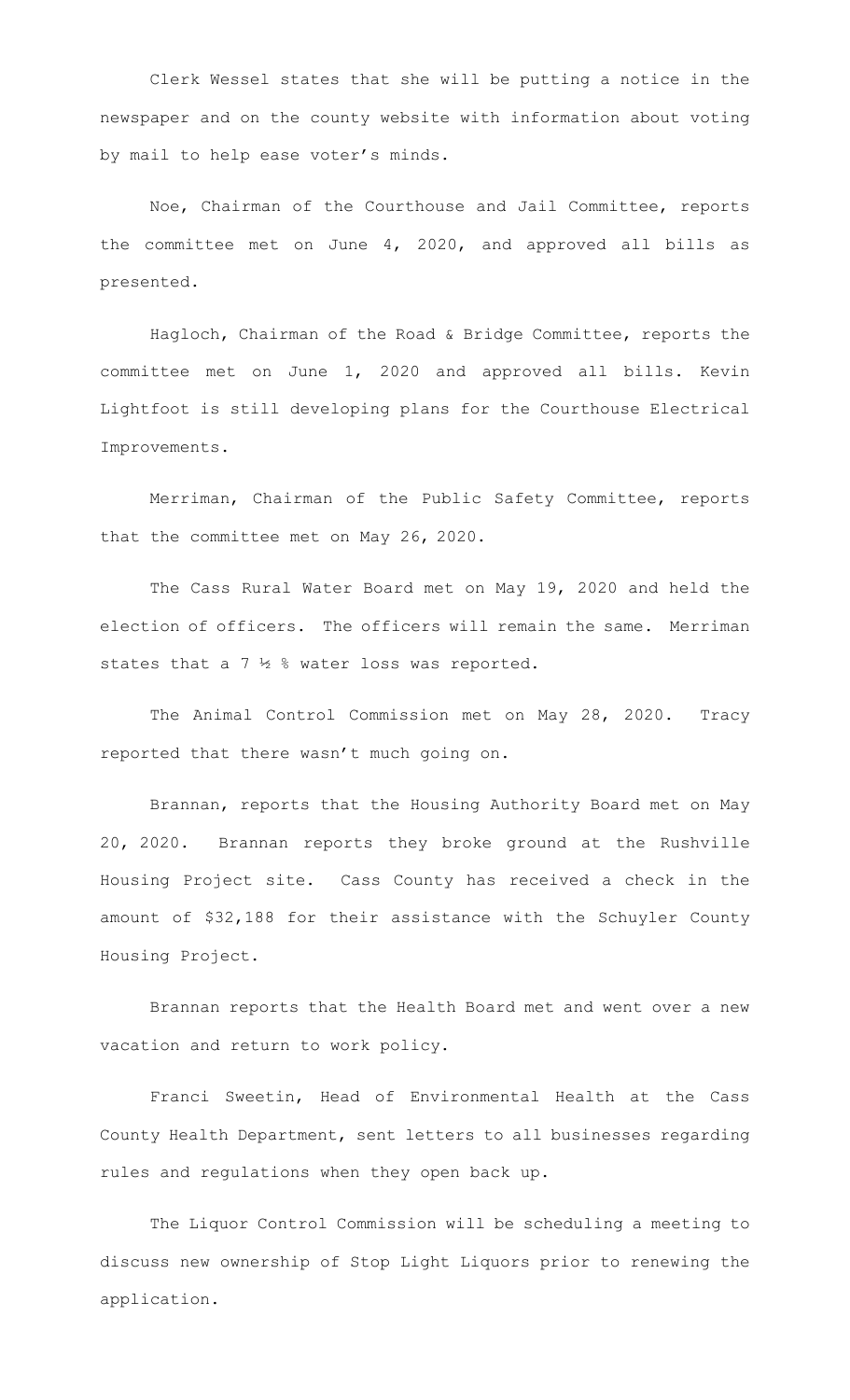Merriman, Chairman of the Supervisor of Assessments Committee, reports that they met on May 4, 2020. The next meeting is scheduled for June 15, 2020 via teleconference.

Chairman Mike Barnett reports that the Planning Commission approved to submit Savion's application for the solar farm to the Cass County Zoning Board of Appeals. The hearing will be held at the Beardstown High School Auditorium on Thursday, July 2, 2020.

If approved by the Cass County Zoning Board, the application will be submitted to the Cass County Board for approval at their meeting on Monday, July 13, 2020.

Barnett reports that three applicants have been awarded the Downstate Small Business Stabilization Program Grant. The 88 Bar and Grill and Triple Creek Farms received \$25,000 and Kathy's Kitchen received \$15,700. Chairman Barnett and Treasurer Cox will be working on appeals on behalf of some of the businesses that were denied grant funds.

There are no reports from the following committees: Finance and Judiciary Legislative Policies and Procedures MCS Insurance & Bonds  $E - 9 - 1 - 1$  Mental Health OEDC Tourism

TIF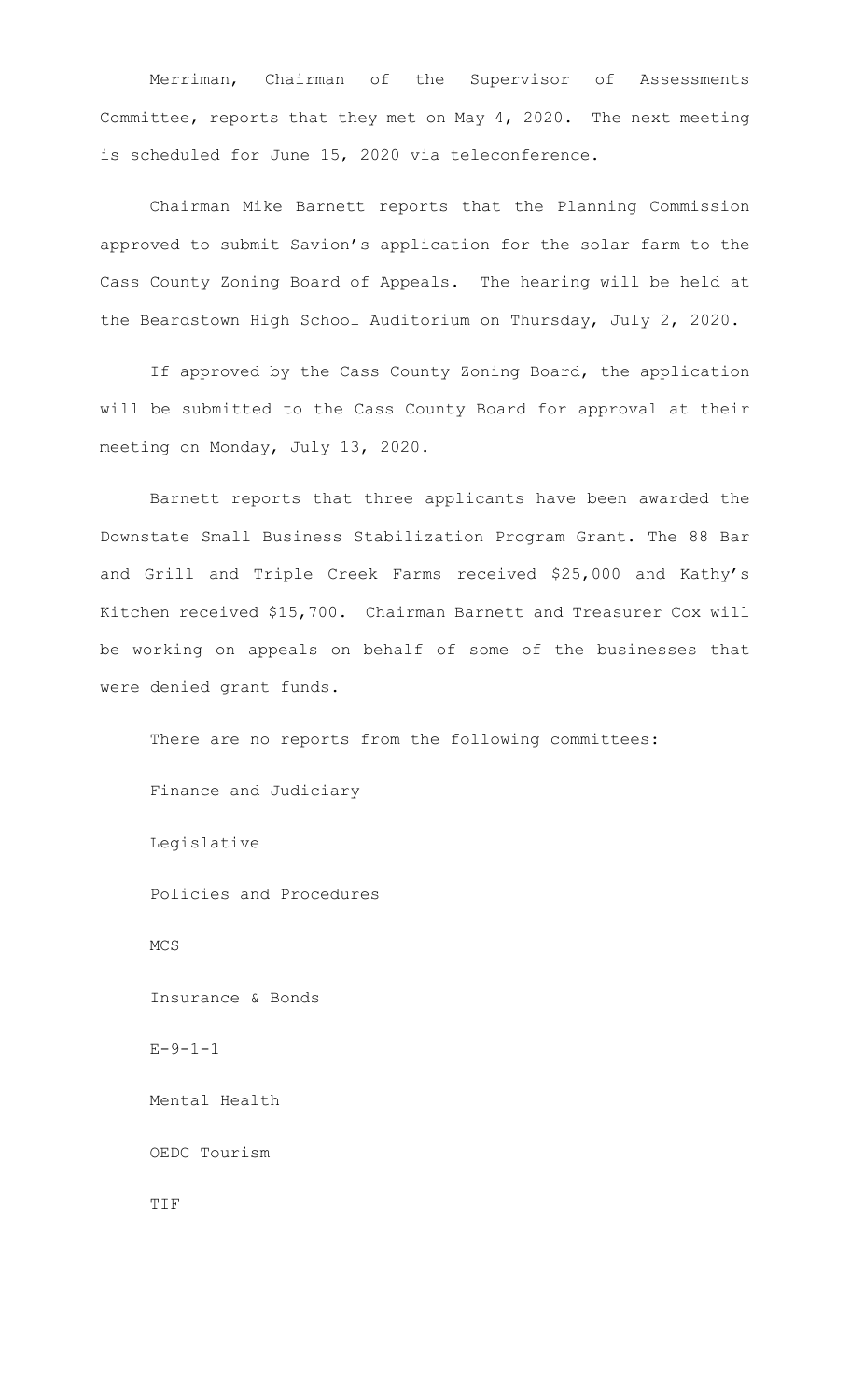Chairman Barnett announces the winners of the Cass County Board Citizen Scholarship. The winners are Emma Stone from A-C Central, Ruby Franshier, Raegan Krumboltz, Victor Reyna Solis, Zachary Watson and Marlene Rodriguez from Beardstown and Sara Evans and Anna Burrus from Triopia.

The Chairman now moves on to New Business:

 The Clerk presents the Appointments to Valley Drainage and Levee District and the Cass County Mental Health Board. A motion to approve the appointments is made by Merriman and seconded by Wessel. The vote is by acclamation and declared carried.

(See Attached Appointments)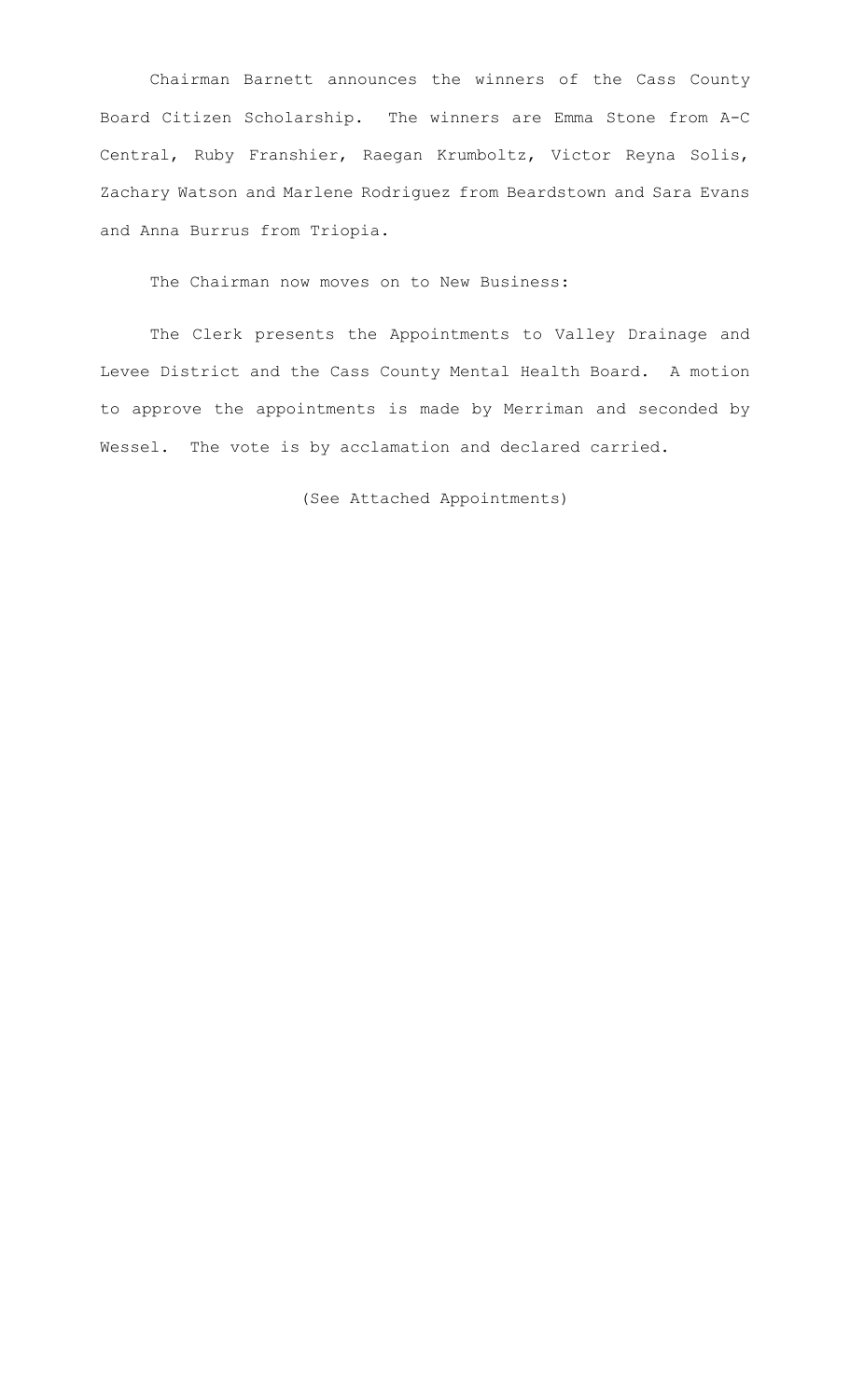Clerk Wessel presents the Inventories of the County Clerk, County Board, Circuit Clerk, Treasurer, State's Attorney, Law Library, Probation, E-9-1-1, ESDA, Supervisor of Assessments, Animal Control, Health Department, T.B., County Highway Department, Judge Wessel, Sheriff

A motion to receive the Inventories is made by Merriman and seconded by Noe. The vote is by acclamation and declared carried.

(See Attached Inventories)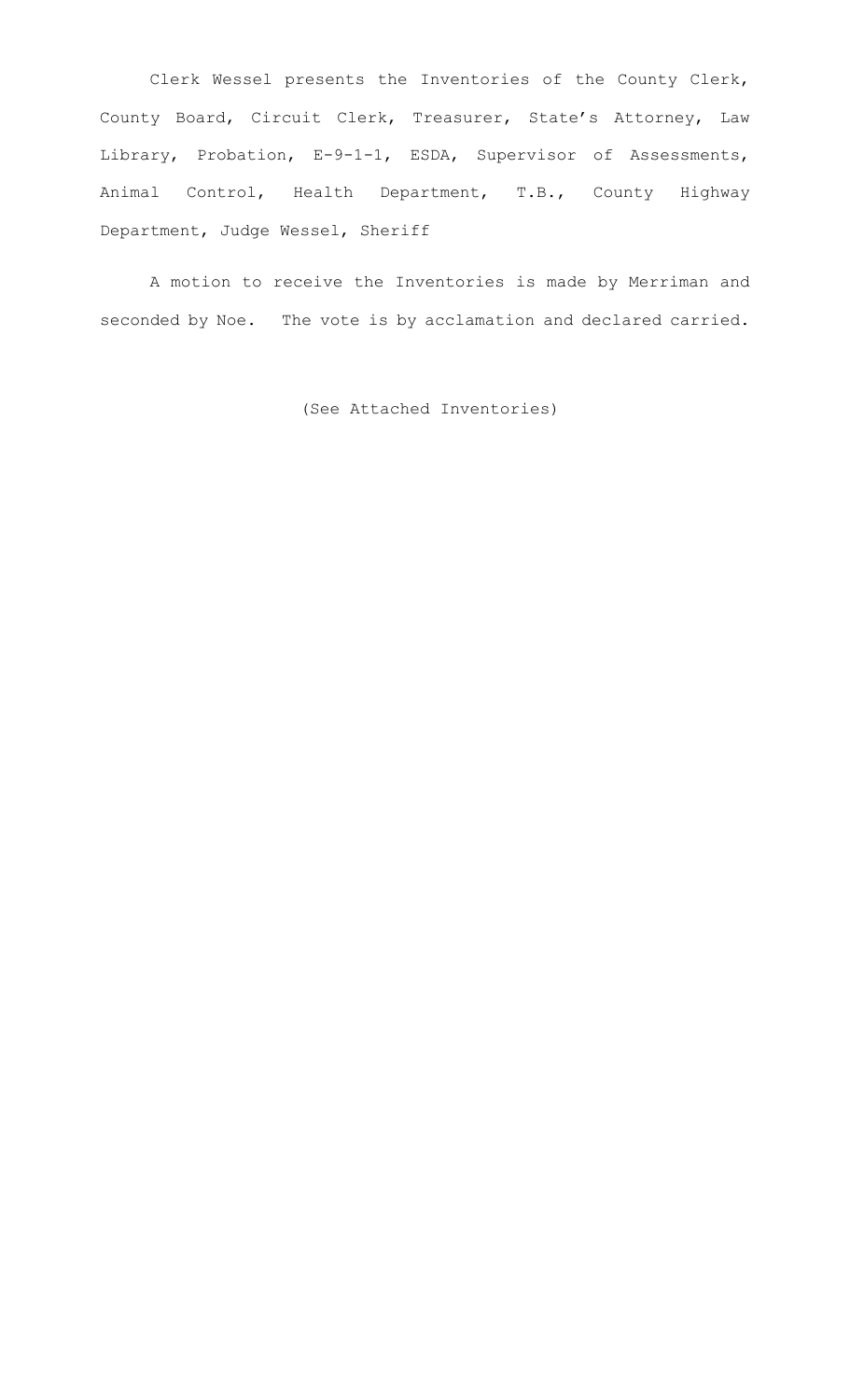The next item on the agenda is the Resolution Postponing Delinquency Date Interest for First Installment of 2019 (payable 2020) Property Tax Payments Pursuant to 35 ILCS 200/21-27(C)

A motion to approve the Resolution is made by Douglass and seconded by Hagloch.

The Chairman directs the Clerk to call roll.

The Clerk calls roll.

Roll Call:

| Barnett      | Yes | Hance        | Yes | Noe            | Yes |
|--------------|-----|--------------|-----|----------------|-----|
| Massey       | Yes | Hagloch Yes  |     | Starkey Absent |     |
| Schaefer Yes |     | Douglass Yes |     | Merriman Yes   |     |
| Wessel       | Yes | Brannan      | Yes |                |     |

 As a result of the roll call, the Clerk states all members present have voted in the affirmative. Chairman Barnett declares the motion carried.

(See Attached Resolution)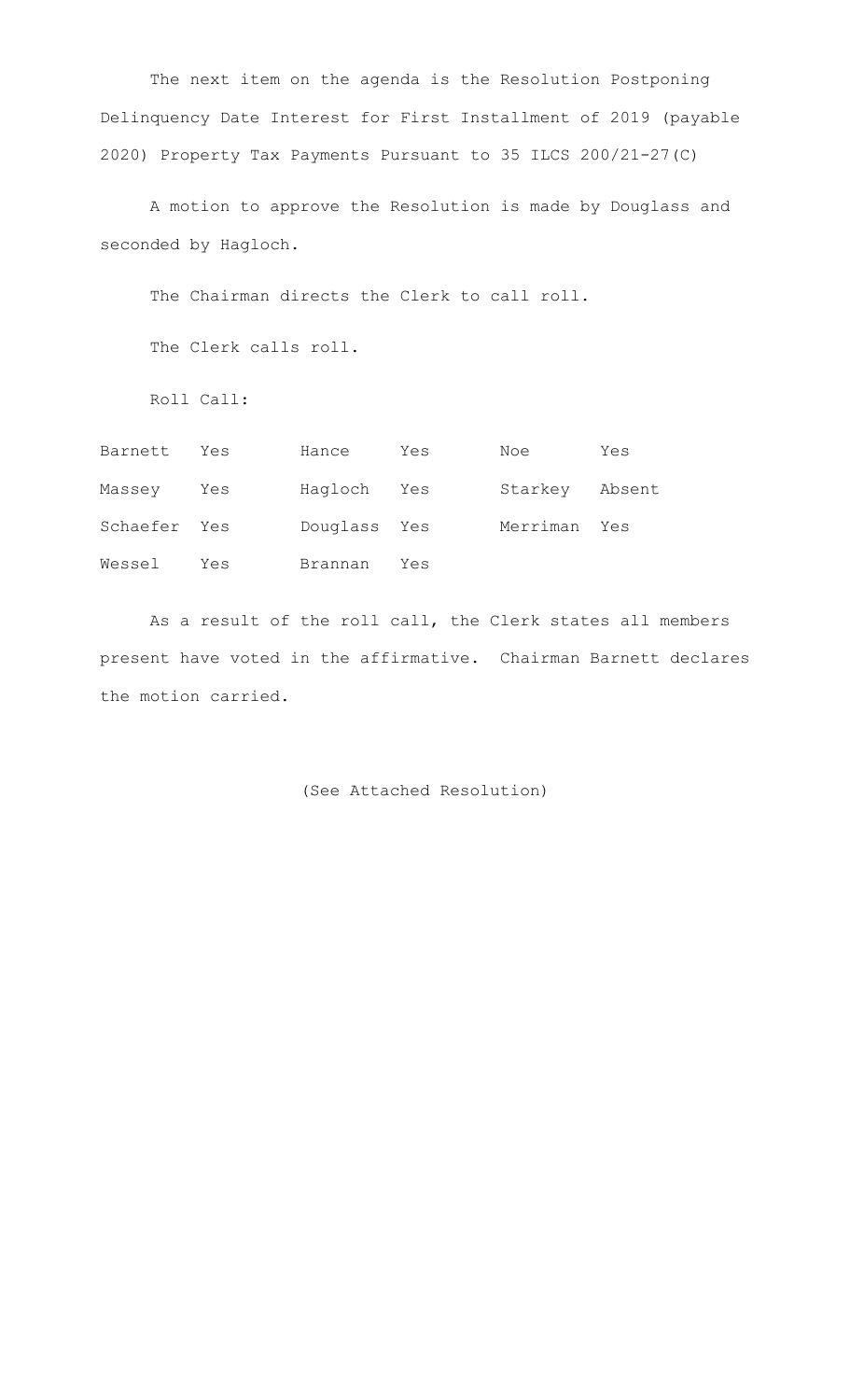The Chautauqua National Refuge Resolution is presented to the board by for approval. A motion to approve the Resolution is made by Wessel and seconded by Massie.

The Chairman directs the Clerk to call roll.

The Clerk calls roll.

Roll Call:

| Barnett Yes  |     | Hance        | Yes | Noe            | Yes |
|--------------|-----|--------------|-----|----------------|-----|
| Massie       | Yes | Hagloch Yes  |     | Starkey Absent |     |
| Schaefer Yes |     | Douglass Yes |     | Merriman Yes   |     |
| Wessel       | Yes | Brannan      | Yes |                |     |

 As a result of the roll call, the Clerk states all members present have voted in the affirmative. Chairman Barnett declares the motion carried.

```
 (See Attached Resolution)
```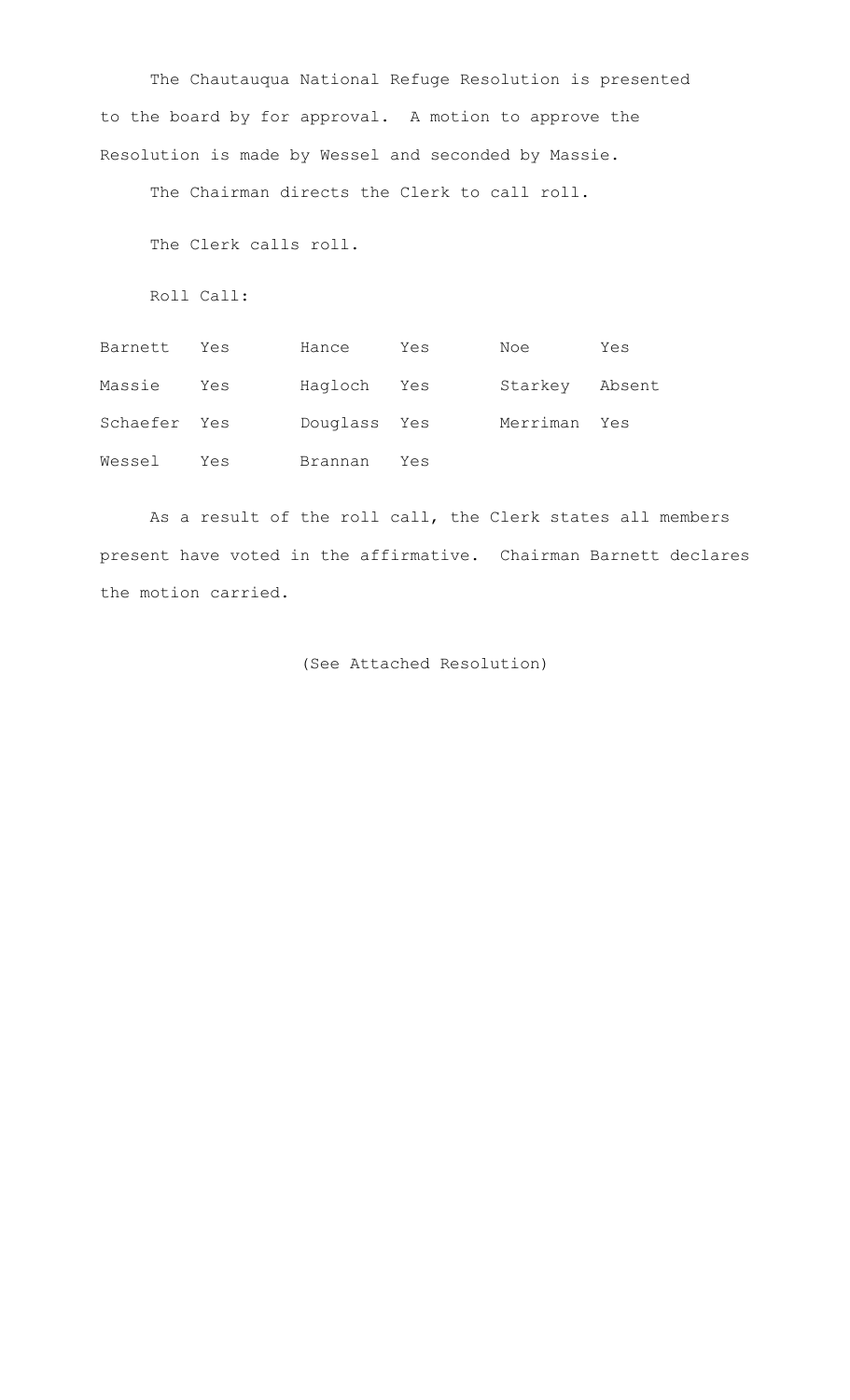The Clerk presents the Monthly Reports of the County Clerk, Circuit Clerk, Treasurer, Sheriff, Zoning Officer, Death Examiner and Maintenance. The motion to receive the monthly reports is made by Schaefer and seconded by Hance. The vote is by acclamation and declared carried.

The Clerk presents the Semi-Annual Reports of the County Clerk, Circuit Clerk, Treasurer and Sheriff. A motion to receive the Semi-Monthly Reports is made by Merriman and seconded by Hance.

The vote is by acclamation and declared carried.

(See Attached Semi-Annual Reports)